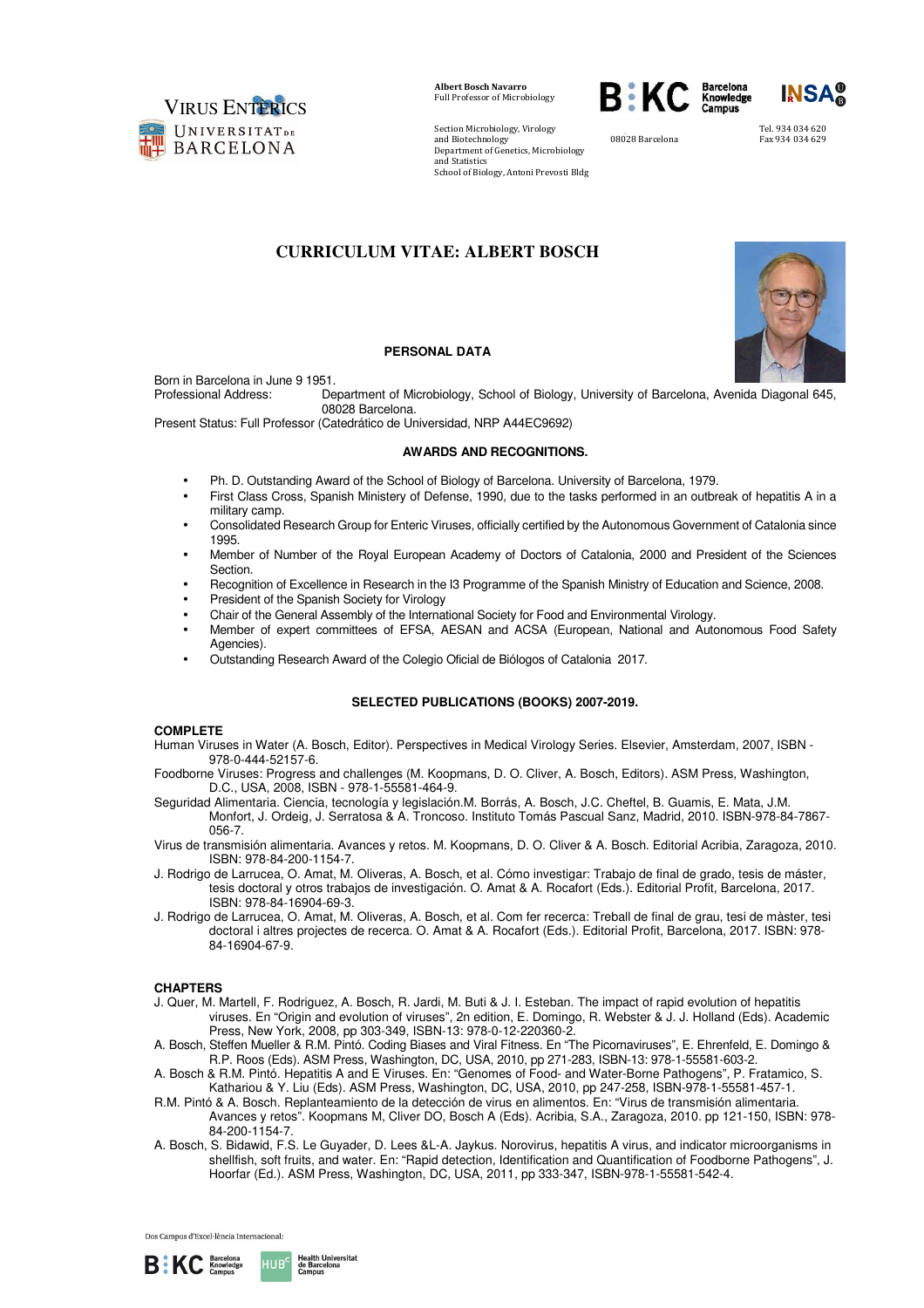

Section Microbiology, Virology and Biotechnology

and Statistics

Department of Genetics, Microbiology

School of Biology, Antoni Prevosti Bldg

abosch@ub.edu www.ub.edu/virusenterics

Diagonal, 643 08028 Barcelona Tel. 934 034 620 Fax 934 034 629

- A. Bosch, S. Guix, N.K. Krishna, E. Méndez, S.S.Monroe, M. Pantin-Jackwood & S. Schultz-Cherry. Astroviridae. En: Virus Taxonomy. Ninth Report of the International Committe on Taxonomy of Viruses. 2011. A.M.Q King et al. (Eds.). Elsevier, Academic Press, Amsterdam, 2011, pp 953-959, ISBN-978-0-12-384684-6.
- A.Bosch, S. Guix & R.M. Pintó. Epidemiology of Human Astroviruses. En: Astrovirus Research: Essential Ideas, Everyday Impacts, Future Directions. 2013. S. Schultz-Cherry (Ed.), Springer Science+Business Media, New York, 2013, pp 1-18, DOI 10.1007/978-1-4614-4735-1\_6.
- S. Guix, A. Bosch & R.M. Pintó. Astrovirus Taxonomy.En: Astrovirus Research: Essential Ideas, Everyday Impacts, Future Directions. 2013. S. Schultz-Cherry (Ed.), Springer Science+Business Media, New York, 2013, pp 1-18, DOI 10.1007/978-1-4614-4735-1\_6.
- S. Guix, A. Bosch & R.M. Pintó. Astrovirus Taxonomy.En Directions. 2013. S. Schultz-Cherry (Ed.), Springer Science+Business Media, New York, 2013, pp 97-118, DOI 10.1007/978-1-4614-4735-1\_6.
- R.M. Pintó & A. Bosch. Advances in understanding of hepatitis A virus as a food and waterborne pathogen, and progress with vaccine development. En: Viruses in Food and Water. Risks, Surveillance and Control. 2013. N. Cook (Ed.), Woodhead Publishing Limited, Cambridge, Inglaterra, 2013, pp 349-361, ISBN-978-0-85709-430-8.
- A. Bosch & R.M. Pintó. Hepatitis A vírus. En: Foodborne viruses and prions and their significance for public health. 2013. F.M. Smulders, B. Nørrung, H. Budka (Eds.). Food safety assurance and veterinary public health, vol 6, Wageningen Academic Publishers, Wageningen, Holanda, 2013, pp 61-77, ISBN-978-90-8686-226-9.
- R.M. Pintó, A. Bosch & G. Kaplan. Hepatitis A: Immune Response and Virus Evolution. En: Liver Immunology. 2014.
- M. E. Gershwin, J. M. Vierling and M. P. Manns (Eds.), Springer International Publishing, New York, pp 173-189, ISBN-978- 3-319-02095-2.
- G. Sánchez & A. Bosch. Survival of enteric viruses in the environment and food. En "Viruses in Foods, Second Edition", S. M. Goyal, J.L. Cannon (Eds.). Food Microbiology and Food Safety Series, 2016. Springer International Publishing Switzerland, pp 367-392, ISBN-978-3-319-30721-3.
- M. Koopmans, A. Bosch, A., S. Le Guyader. Chapter 14 Viruses, In: "Foodborne Diseases, Third edition", C. Dodd, T. Aldsworth, R. A. Stein, D.O. Cliver, and H. Riemann (Eds.) 2017. Academic Press, pp 289-303, ISBN: 978-0-12- 385007-2, (doi.org/10.1016/B978-0-12-385007-2.00014-0).

### **SELECTED PUBLICATIONS (ARTICLES) 2008-2019.**

- S. Guix, S. Caballero, C. Fuentes, A. Bosch & R.M. Pintó. Genetic analysis of the hypervariable region of the human astrovirus nsP1a coding region: design of a new RFLP typing method. Journal of Medical Virology, 2008, 80: 306-315.
- Ll. Aragonès, A. Bosch & R.M. Pintó. Hepatitis A virus mutant spectra under the selective pressure of monoclonal antibodies: codon usage constraints limit capsid variability. Journal of Virology, 2008, 82: 1688–1700.
- A. Kroneman, et al.. Data quality of 5 years of central norovirus outbreak reporting in the European Network for food-borne viruses. Journal of Public Health, 2008, 30: 82-90.
- A. Bosch, S. Guix, D. Sano & R.M. Pintó. New tools for the study and direct surveillance of viral pathogens in water. Current Opinion in Biotechnology, 2008, 19: 295-301.
- R.M. Pintó, M.I. Costafreda & A. Bosch. Risk assessment in shellfish-borne outbreaks of hepatitis A. Applied and Environmental Microbiology, 2009, 75: 7350–7355.
- D. Sano, R.M. Pintó, T. Omura & A. Bosch. Detection of oxidative damages on viral capsid protein for evaluating structural integrity and infectivity of human norovirus. Environmental Science and Technology, 2010, 44: 808–812.
- Ll. Aragonès, S. Guix, E. Ribes, A. Bosch & R.M. Pintó. Fine-Tuning Translation Kinetics Selection as the Driving Force of Codon Usage Bias in the Hepatitis A Virus Capsid. PLoS Pathogens, 2010, 6(3): e1000797. oi:10.1371/journal.ppat.1000797.
- D. Sano, U. Pérez-Sautu, S. Guix, R.M. Pintó, T. Miura, S. Okabe & A. Bosch. Quantification and genotyping of human sapoviruses in the Llobregat River catchment, Spain. Applied and Environmental Microbiology, 2011, 77: 1111-1114.
- A. Bosch, G. Sánchez, M. Abbaszadegan, A. Carducci, S. Guix, F.S. Le Guyader, R. Netshikweta, R.M. Pintó, W.H.M. van der Poel, S. Rutjes, D. Sano, M.B. Taylor, W.B. van Zyl, D. Rodríguez-Lázaro, K. Kovač & J. Sellwood. Analytical methods for virus detection in water and food. Food Analytical Methods, 2011, 4: 4-12.
- U. Pérez-Sautu, M.I. Costafreda, J. Caylà, C. Tortajada, J. Lite, A. Bosch & R.M. Pintó. Hepatitis A virus vaccine escape variants and potential new serotype emergence. Emerging Infectious Diseases, 2011, 17: 734-737.
- L. D'Andrea, R.M. Pintó, A. Bosch, H. Musto & J. Cristina. A detailed comparative analysis on the overall codon usage patterns in hepatitis A virus. Virus Research, 2011, 157: 19-24.
- C. Fuentes, S. Guix, A. Bosch & R.M. Pintó. C-terminal nsP1a protein of human astrovirus is a phosphoprotein which interacts with the viral polymerase through the formation of a heterodimer. Journal of Virology, 2011, 85: 4470–4479.
- K. Mattison, N. Corneaua, I. Bergc, A. Bosch, E. Duizer, I. Guttiérez-Aguirre, Y. L'Homme, Y. Lucero, Z. Luo, A. Martyres, M. Myrmel, M. O'Ryan, F. Pagotto, D. Sano, S. Svraka, U. Urzua & S. Bidawid. Microarray for the confirmation and typing of norovirus RT-PCR products. Journal of Virological Methods, 2011, 173: 233-250.
- U. Pérez-Sautu, M.I. Costafreda, J. Lite, R. Sala, I. Barrabeig, A. Bosch & R.M. Pintó. Molecular epidemiology of hepatitis A virus infections in Catalonia, Spain, 2005–2009: Circulation of newly emerging strains. Journal of Clinical Virology, 2011, 52: 98– 102.
- U. Pérez-Sautu, D. Sano, S. Guix, G. Kasimir, R.M. Pintó & A. Bosch. Human norovirus occurrence and diversity in the Llobregat river catchment, Spain. Environmental Microbiology, 2012, 14: 494-502. (Ahead of print, doi:10.1111/j.1462- 2920.2011.02642.x).



HUB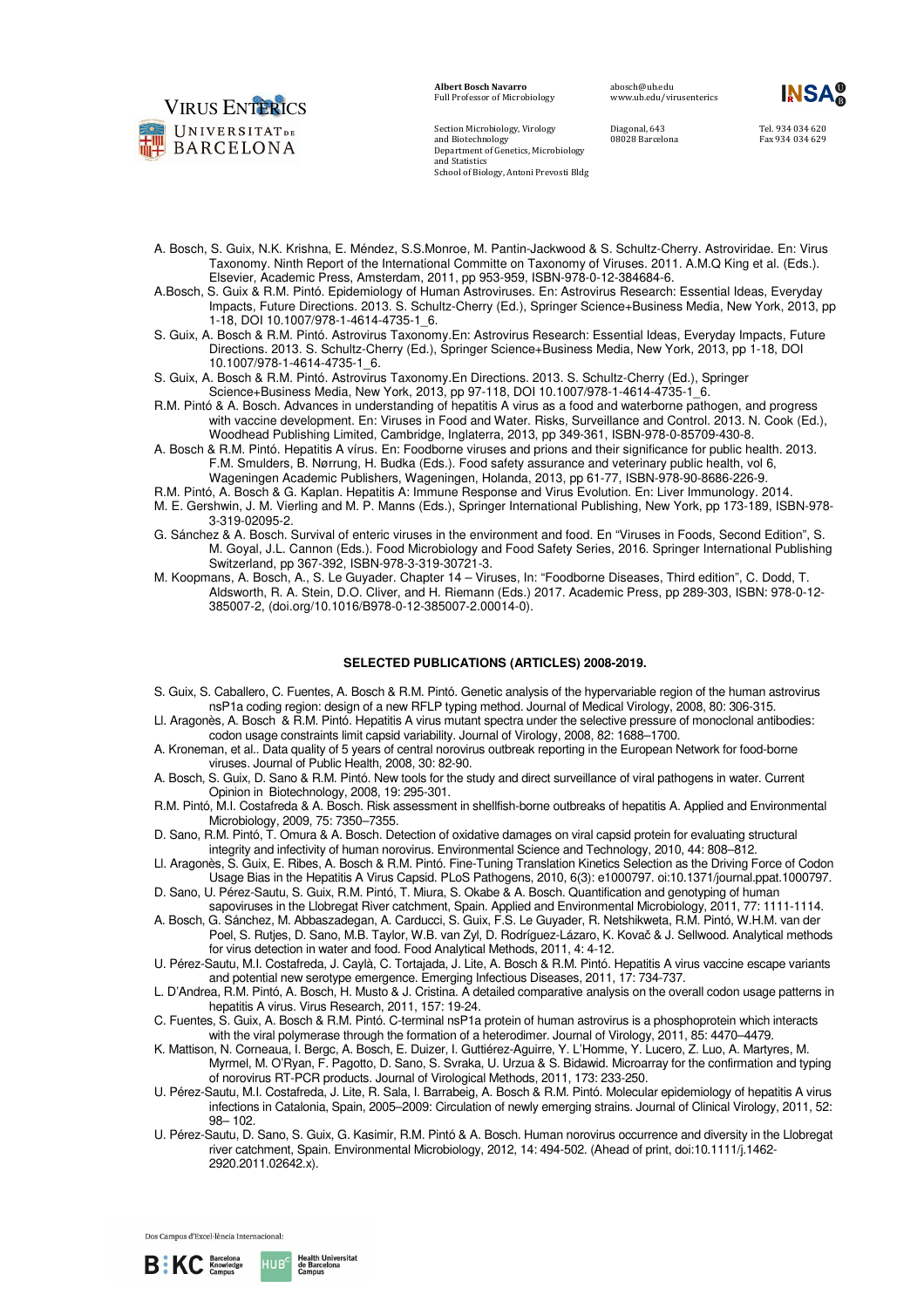

Section Microbiology, Virology and Biotechnology

Department of Genetics, Microbiology and Statistics School of Biology, Antoni Prevosti Bldg

abosch@ub.edu www.ub.edu/virusenterics

Diagonal, 643 08028 Barcelona Tel. 934 034 620 Fax 934 034 629

- Rodríguez-Lázaro, D., Cook, N., Ruggeri, F. M., Sellwood, J., Nasser, A., Nascimento, M. S. J., D'Agostino, M., Santos, R., Saiz, J. C., Rzeżutka, A., Bosch, A., Gironés, R., Carducci, A., Muscillo, M., Kovač, K., Diez-Valcarce, M., Vantarakis, A., von Bonsdorff, C.-H., de Roda Husman, A. M., Hernández, M. and van der Poel, W. H. M. Virus hazards from food, water and other contaminated environments. FEMS Microbiology Reviews. 2012, 36: 786–814.
- C. Tortajada, P. de Olalla, E. Diez, R. Pinto, A. Bosch, U. Perez, M. Sanz, J. Cayla & S. W. Group. Hepatitis A among men who have sex with men in Barcelona, 1989-2010: insufficient control and need for new approaches. BMC Infectious Diseases 12:11. (doi:10.1186/1471-2334-12-11)
- R.M. Pinto, L. D'Andrea, F. J. Perez-Rodriguez, M. I. Costafreda, E. Ribes, S. Guix, & A. Bosch. Hepatitis A virus evolution and the potential emergence of new variants escaping the presently available vaccines. Future Microbiology, 2012, 7: 331- 346.
- M.Isabel Costafreda, E. Ribes, A. Franch, A. Bosch & R.M. Pintó. A single mutation in the glycophorin A binding site of hepatitis A virus enhances virus clearance from the blood and results in a lower fitness variant. Journal of Virology, 2012, 86: 7887-7895.
- C. Fuentes, A. Bosch, R.M. Pinto & S.Guix. Identification of human astrovirus genome-linked protein (VPg) essential for virus infectivity. Journal of Virology, 2012, 86: 10070-10078.
- W.M. El-Senousy, M.I. Costafreda, R.M. Pintó & A. Bosch. Method validation for norovirus detection in naturally contaminated irrigation water and fresh produce. International Journal of Food Microbiology, 2013, 167: 74-79.
- C. Fuentes, S. Guix, F.J. Pérez-Rodriguez, N. Fuster, M. Carol, R.M. Pintó & A. Bosch. Standardized multiplex one-step qRT-PCR for hepatitis A virus, norovirus GI and GII quantification in bivalve mollusks and water. Food Microbiology, 2014, 40: 55-63.
- M.I. Costafreda, F. Pérez-Rodríguez, L. D'Andrea, S. Guix, E. Ribes, A. Franch, A. Bosch & R.M. Pintó. Hepatitis A virus adaptation to cellular shutoff is driven by dynamic adjustments of codon usage and results in the selection of populations with altered capsids. Journal of Virology, 2014, 88:5029-5041.
- A. Sabrià, R.M. Pintó, A. Bosch, R. Bartolomé, T. Cornejo, N. Torne, A. Martínez, M. de Simón, A. Domínguez & S. Guix. Molecular and clinical epidemiology of norovirus outbreaks in Spain during the emergence of GII.4 2012 variant. Journal of Clinical Virology, 2014, 60: 96–104.
- A. Bosch, R.M. Pintó & S. Guix. Human astroviruses. Clinical Microbiological Reviews, 2014, 27: 1048-1074.
- L. D'Andrea, F.J. Pérez-Rodríguez, M.I. Costafreda, N. Beguiristain, C. Fuentes, T. Aymerich, S. Guix, A. Bosch & R.M. Pintó. Molecular basis of the behavior of hepatitis A virus exposed to high hydrostatic pressure. Applied and Environmental Microbiology, 2014, 80: 6499–6505.
- L. D'Andrea, F.J. Pérez-Rodríguez, M. de Castellarnau, S. Manzanares, J. Lite, S. Guix, A. Bosch & R.M. Pintó. Hepatitis A Virus genotype distribution during a decade of universal vaccination of preadolescents. International Journal of Molecular Sciences, 2015, 16: 6842-6854.
- A. Bosch, R. Santos & A. Vantarakis. ISFEV 2014: Environmental, Food and Health Impacts of Enteric Viruses. Environmental, Food and Health Impacts of Enteric Viruses. Food and Environmental Virology, 2015, 7: 87.
- S. Guix, A. Pérez-Bosque, L. Miró, M. Moretó, A. Bosch & R.M. Pintó. Type I interferon response is delayed in human astrovirus infections. PLoS ONE, 2015, 10, e0123087.
- O. Ferrer, S. Casas, C. Galvañ, F. Lucena, A. Bosch, B. Galofré, J. Mesa, J. Jofre & X. Bernat. Direct ultrafiltration performance and membrane integrity monitoring by microbiological analysis. Water Research, 2015, 83: 121-131.
- A. Bosch, R.M. Pintó & S. Guix. Foodborne viruses. Current Opinion in Food Science, 2015, 8: 110-119.
- N. Fuster, R.M. Pintó, C. Fuentes, N. Beguiristain, A. Bosch & S. Guix. Propidium monoazide RTqPCR assays for the assessment of hepatitis A inactivation and for a better estimation of the health risk of contaminated waters. Water Research, 2016, 101: 226–232.
- A. Sabrià, R.M. Pintó, A. Bosch, R. Bartolomé, T. Cornejo, N. Torner, A. Martínez, M. de Simón, A. Domínguez & S. Guix. Norovirus shedding among food and healthcare workers exposed to the virus in outbreak settings. Journal of Clinical Virology, 2016, 82: 119-125.
- F.J. Pérez-Rodríguez, L. D'Andrea, M. de Castellarnau, M.I. Costafreda, S. Guix, E. Ribes, J. Quer, J. Gregori, A. Bosch & R.M. Pintó. Improving virus production through quasispecies genomic selection and molecular breedings. Scientific Reports, 2016, 6: 35962. (doi: 10.1038/srep35962).
- D.-L. Vu, A. Bosch, R.M. Pintó & S. Guix. Epidemiology of Classic and Novel Human Astrovirus: Gastroenteritis and Beyond. Viruses, 2017, 9: 33. (doi:10.3390/v9020033).
- A. Blanco, S. Guix, N. Fuster, C. Fuentes, R. Bartolomé, T. Cornejo, R.M. Pintó & A. Bosch. Norovirus detection in bottled mineral water associated with a gastroenteritis outbreak. Emerging Infectious Diseases, 2017, 23: 1531-1534.
- J. Quer, F. Rodríguez-Frias, J. Gregori, D. Tabernero, M. E. Soria, D. García-Cehic, M. Homs, A. Bosch, R. M. Pintó, J. I. Esteban, E. Domingo, C. Perales. Deep sequencing in the management of hepatitis virus infections. Virus Research, , 239: 115-125. (doi: 10.1016/j.virusres.2016.12.020).
- A. Bosch (Editor). Applied Virology. Journal of Applied Microbiology (Special Issue), 2018, 124: 932-1022. (doi: 10.1111/jam.13750).
- J.A. Lowther, A. Bosch, S. Butot, J. Ollivier, D. Mäde, S.A. Rutjes, G. Hardouing, B. Lombard, P. in't Veld, & A. Leclerc. Validation of ISO method 15216 part 1 – Quantification of hepatitis A virus and norovirus in food matrices. International Journal of Food Microbiology, (in Press 2018). (doi.org/10.1016/j.ijfoodmicro.2017.11.014).
- A. Sabrià, J. Gregori, D. Garcia-Cehic, S. Guix, T. Pumarola, S. Manzanares-Laya, J. Caylà, A. Bosch, J. Quer, R.M. Pintó. Evidence for positive selection of hepatitis A virus antigenic variants in vaccinated men-having-sex-with men patients: implications for immunization policies. EBioMedicine, 2019, 39: 348-357. (doi.org/10.1016/j.ebiom.2018.11.023).
- S. Guix, R.M. Pintó & A. Bosch. Final consumer options to control and prevent foodborne Norovirus infections. Viruses, 2019, 11: 333. (doi.org/10.3390/v11040333).

Dos Campus d'Excel·lència Internacional:



HUB<sup>'</sup>